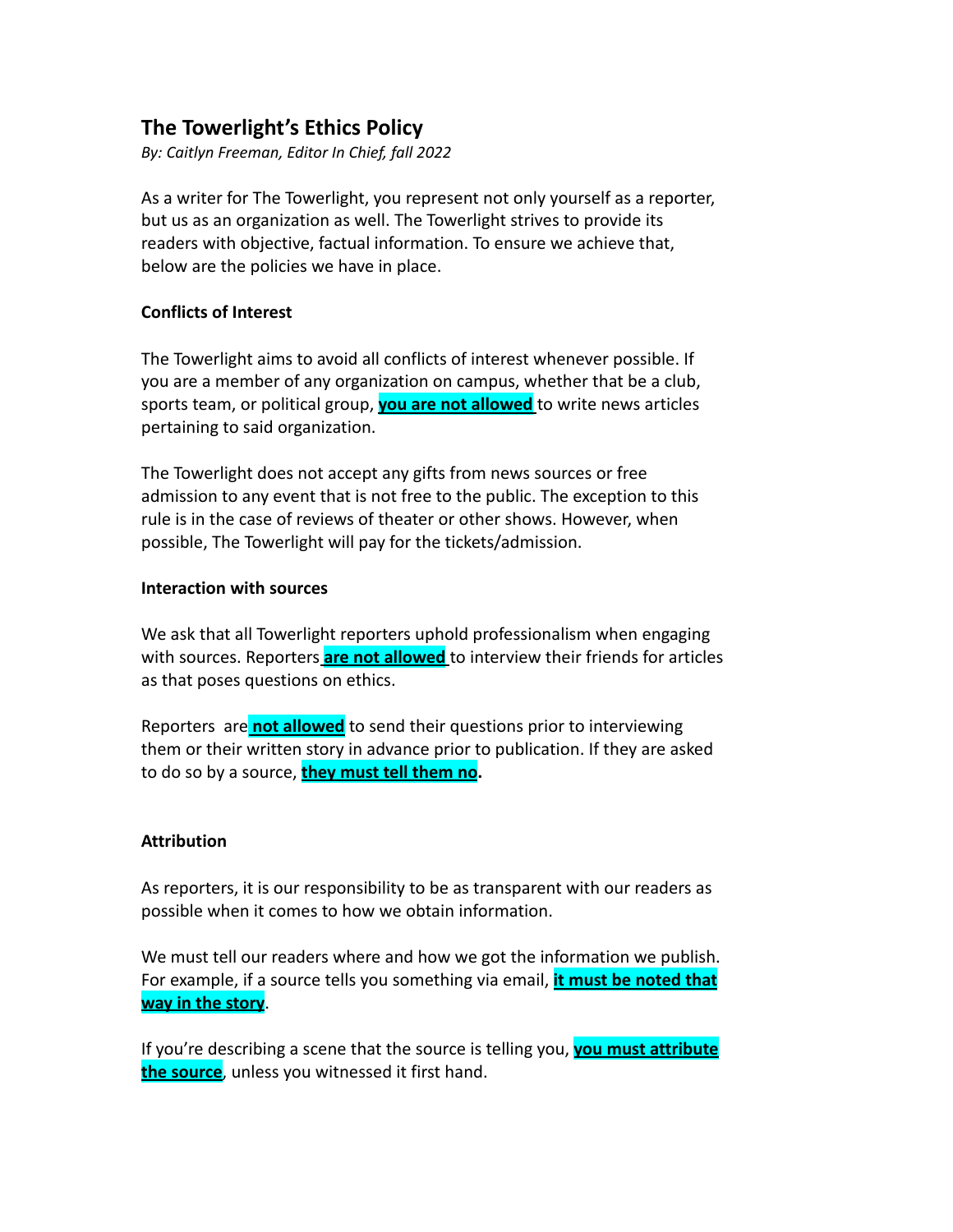If you are getting information from another news article or organization, **you must attribute it** to the source material.

#### **Anonymous sources**

It is The Towerlight's goal to fully attribute all information at all times. However, there are rare circumstances where an anonymous source is needed to progress the story or provide readers with invaluable information.

A writer **must get permission** from the Editor in Chief to utilize anonymous sources. Further, the writer must tell the editor who the source is and why the information they provide is invaluable and cannot be sought out elsewhere on the record.

## **Fact checking**

Reporters are responsible for ensuring that the facts included within their story are **credible and truthful**. This includes assertions made by a source. In the event of a libel suit, the only defense is truth. So, even if a source said something happened and we publish it, that does not protect us from being sued unless the source has evidence that it is 100% true.

When a source is making claims, **ask them for their documentation/evidence**. The reporter will be asked by their editor to provide said documentation as well.

Do not, under any circumstances, misrepresent or manipulate a statistic or fact in any writing done for The Towerlight.

### **Corrections policy:**

The Towerlight is dedicated to maintaining our journalistic integrity and transparency to our readers. In doing so, we want to make sure any writing published on our website, whether it be opinion or news, is 100% factually accurate. While we strive to be right all the time, mistakes do happen.

When a correction is needed, an editor will make the change as soon as possible on the article itself. The correction will be explained at the bottom of the article.

If the error needing correction or redaction needed is egregious or harmful to a source, The Towerlight will make a public correction on social media